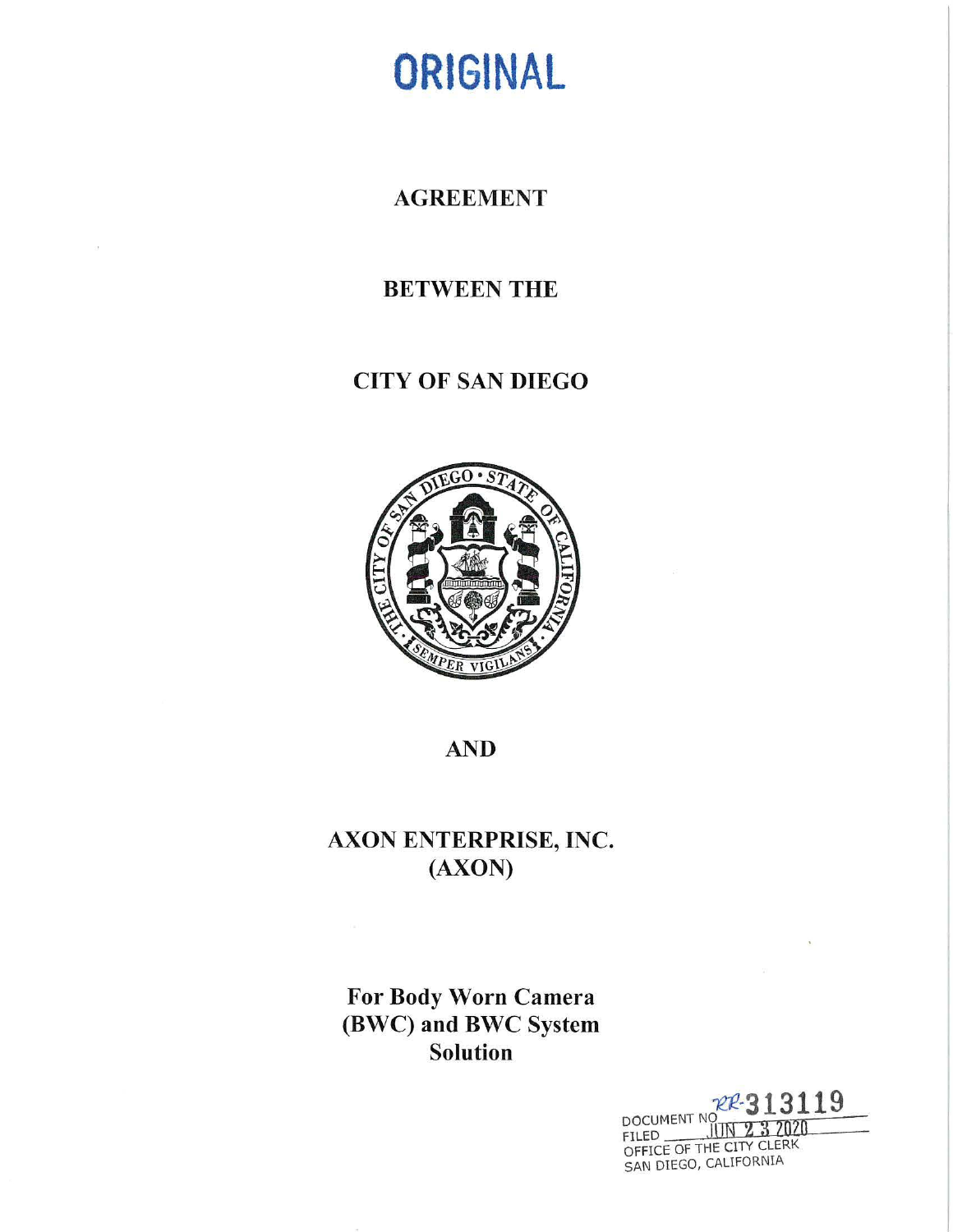# **AGREEMENT**

This Agreement (Agreement) is entered into by and between the City of San Diego, a municipal corporation (City), and Axon Enterprise, Inc. (Axon), a Delaware corporation (Contractor).

# **RECITALS**

A. City wishes to retain Contractor for the goods and services, Body Worn Camera (BWC) and BWC System Solutions, as further described in the Scope of Work, attached hereto as Exhibit A. The Contractor has the expertise, experience, and personnel necessary to provide the Services.

B. City and Contractor (collectively, the "Parties") wish to enter into an agreement whereby City will retain Contractor to provide the Goods and Services.

C. This Agreement is exempt from competitive bidding requirements pursuant to San Diego Municipal Code (SDMC) section 22.3208( d) because the Purchasing Agent has certified that the award of a sole source contract is necessary under SDMC section 22.3016(a).

NOW, THEREFORE, for good and valuable consideration, the sufficiency of which is acknowledged, City and Contractor agree as follows:

#### **ARTICLE 1 CONTRACTOR SERVICES**

**1.1** Scope of Services. Contractor shall provide the Goods in the quantities and at the prices stated in Exhibit A and the Services to the City as described in Exhibit A, Scope of Work, which is incorporated herein by reference.

**1.2 Contract Administrator.** The San Diego Police Department (Department) is the Contract Administrator for this Agreement. Contractor shall provide the Services under the direction of a designated representative of the Department as follows:

> Operational Support Lieutenant 1401 Broadway, San Diego, CA 92101 San Diego Police Department (619) 531-2149 mcarranza@pd.sandiego.gov

**1.3 General Contract Terms and Provisions.** This Agreement incorporates by reference the General Contract Terms and Provisions, attached hereto as Exhibit B.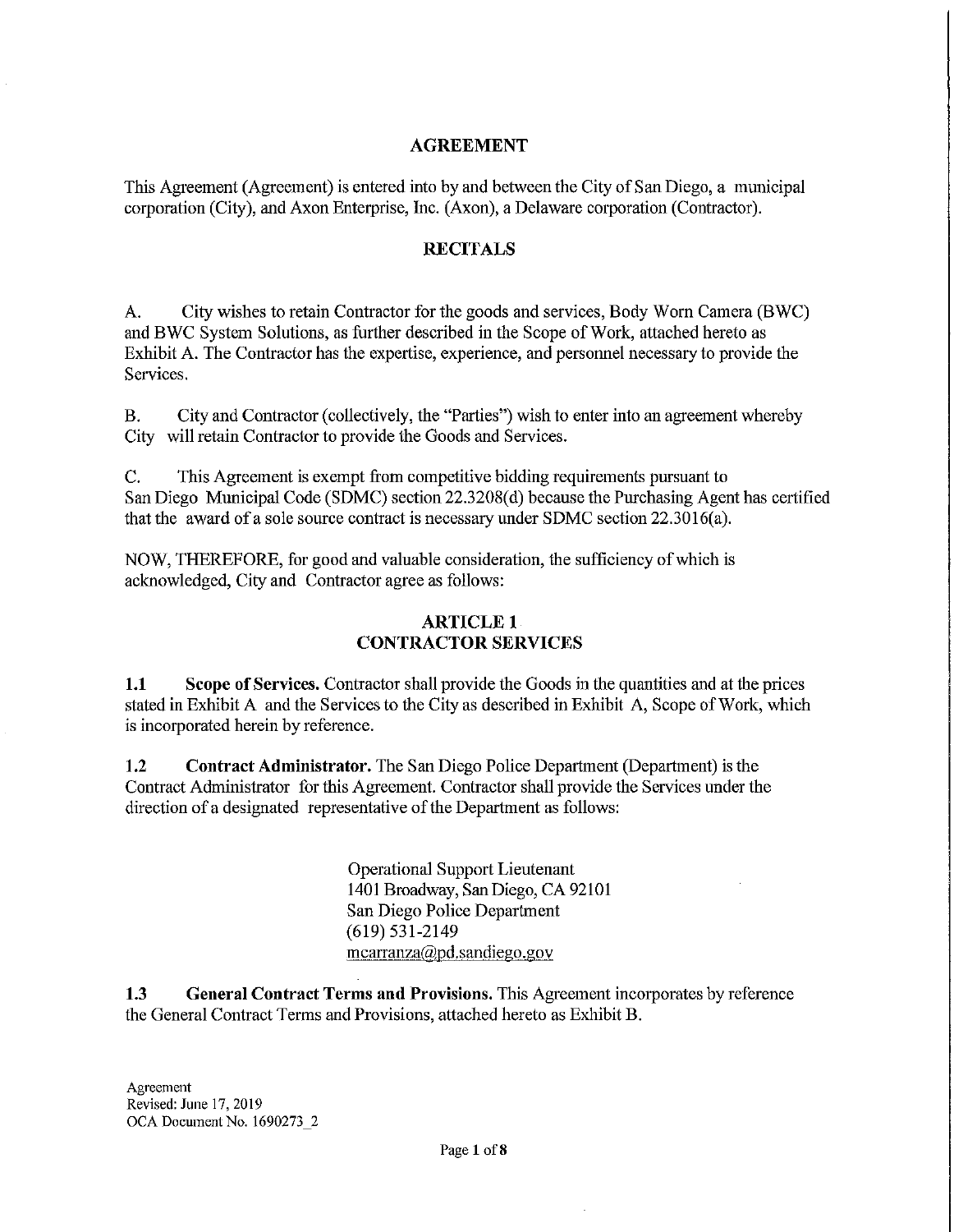**1.3.1** Article 2.2 of the General Terms & Provisions, is revised in part to include:

Notices to the Contractor shall be sent to: Legal Axon Enterprise, Inc. 17800 N 85th St. Scottsdale, AZ 85255

**1.3.2** Article 3.1 of the General Terms & Provisions, is revised in part to read as follows:

**3.1 Manner of Payment.** Contractor will be paid monthly, in arrears, for goods and annually in advance for services provided in accordance with the tenns and provisions specified in the Contract. Payment is due net 30 days from the invoice date. Payment obligations are non-cancelable. City will pay invoices without setoff, deduction, or withholding. City is responsible for sales and other taxes associated with the order unless City provides Contractor a valid tax exemption certificate.

**1.3.3** Article 4.3.2 of the General Terms & Provisions, is revised in part, to read as follows:

> **4.3.2** If City terminates this Contract, in whole or in part, City may procure, upon such terms and in such manner as the Purchasing Agent may deem appropriate, equivalent goods or services and Contractor shall be liable to City for any excess costs. Contractor shall also continue performance to the extent not terminated.

**1.3.4** Article 4 of the General Terms & Provisions, is revised in part to include additional provisions:

> **4.7 Contractor's Right to Termination.** Contractor may terminate this Agreement for cause if it provides 60 days written notice of the breach to the City, and the breach remains uncured at the end of 60 days.

> > **4.7.1.** Upon termination of this Contract for any reason, the City remains responsible for all fees incurred before the effective date of termination.

**4.7.2** If the City purchases Contractor hardware ("Devices") for less than the manufacturer's suggested retail price ("MSRP") and this Contract terminates before the end of the Term, Axon will invoice the City the difference between the MSRP for Devices received and amounts paid towards those Devices. Only if terminating for nonappropriation, the City may return Devices to Contractor within 30 days of termination. MSRP is the standalone price of the individual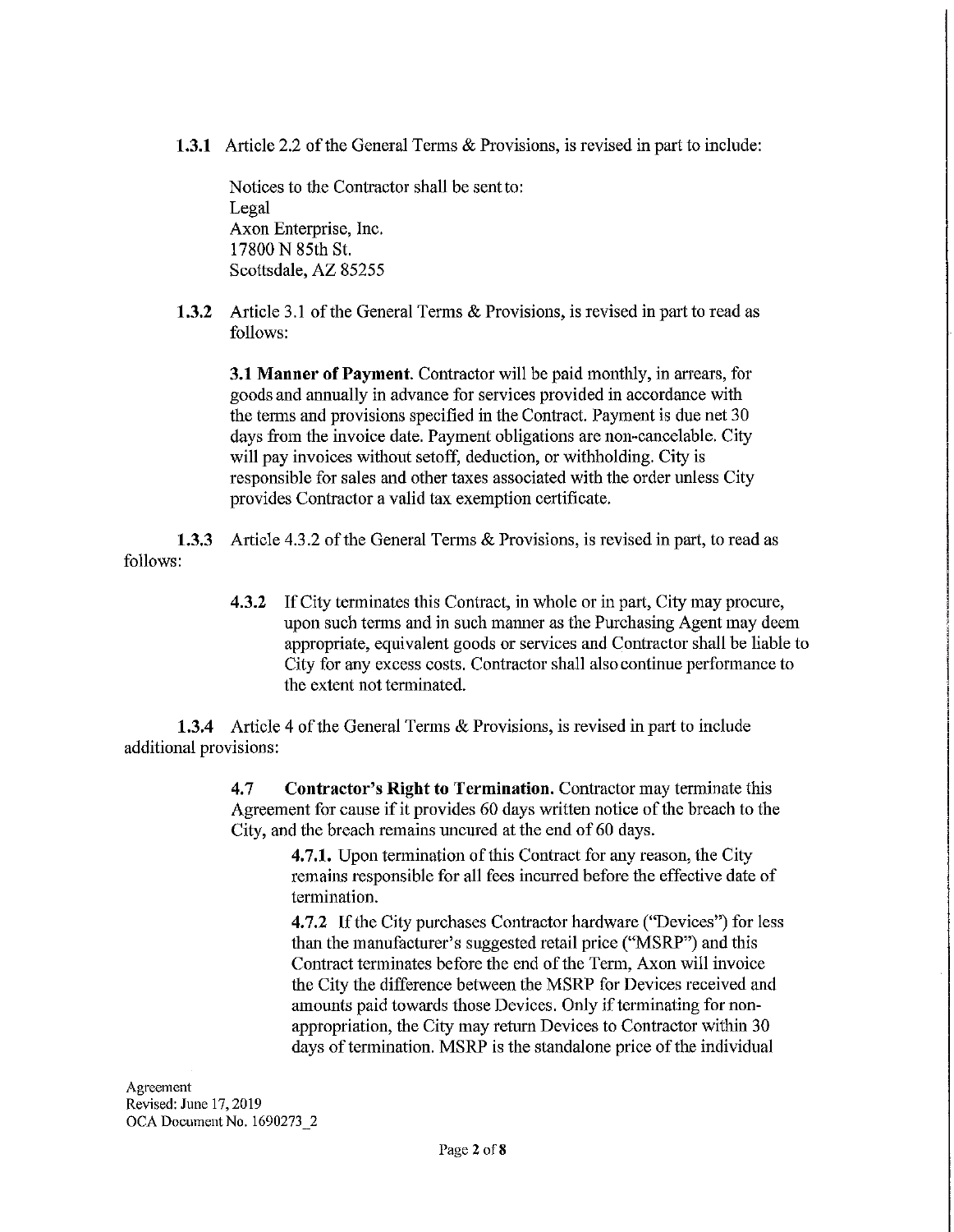Device at the time of sale. For bundled Devices, MSRP is the standalone price of all individual components.

**1.3.5** Article 5.1 Inspection and Acceptance of the General Terms & Provisions, is revised in part to include, at the end of the paragraph to read as follows:

> The City must provide written notice of rejection of any goods within 21 days of receipt or the goods will be deemed accepted.

**1.3.6** Article 5.2 Responsibility for Lost and Damaged Shipments of the General Terms & Provisions, is revised in part, the first sentence should read as follows:

> Contractor bears title and the risk of loss or damage to goods prior to the time of their receipt and acceptance by City.

**1.3.7** Article 5.7 Warranties of the General Terms & Provisions, is revised in part to include additional provisions to read:

> Contractor warrants that Contractor-manufactured Devices are free from defects in workmanship and materials for 1 year from the date of City's receipt, except Signal Sidearm, which Contractor warrants for 30 months from the date of City's receipt. Contractor warrants its Contractor-manufactured accessories for 90-days from the date of City's receipt. Extended warranties run from the expiration of the I-year hardware warranty through the extended warranty term. Non-Contractor manufactured Devices are not covered by Contractor's warranty. City should contact the manufacturer for support of non-Contractor manufactured Devices.

If Contractor receives a valid warranty claim for a Contractor manufactured Device during the warranty term, Contractor's sole responsibility is to repair or replace the Device with the same or like Device, at Contractor's option. A replacement Device will be new or like new. Contractor will warrant the replacement Device for the longer of  $(a)$  the remaining warranty of the original Device or (b) 90-days from the date of repair or replacement.

If City exchanges a device or part, the replacement item becomes City's property, and the replaced item becomes Contractor's property. Before delivering a Device for service, City must upload Device data to Contractor Evidence or download it and retain a copy. Contractor is not responsible for any loss of software, data, or other information contained in storage media or any part of the Device sent to Contractor for service.

Contractor may provide City a predetermined number of spare Devices as detailed in the Quote ("Spare Devices"). Spare Devices will replace broken or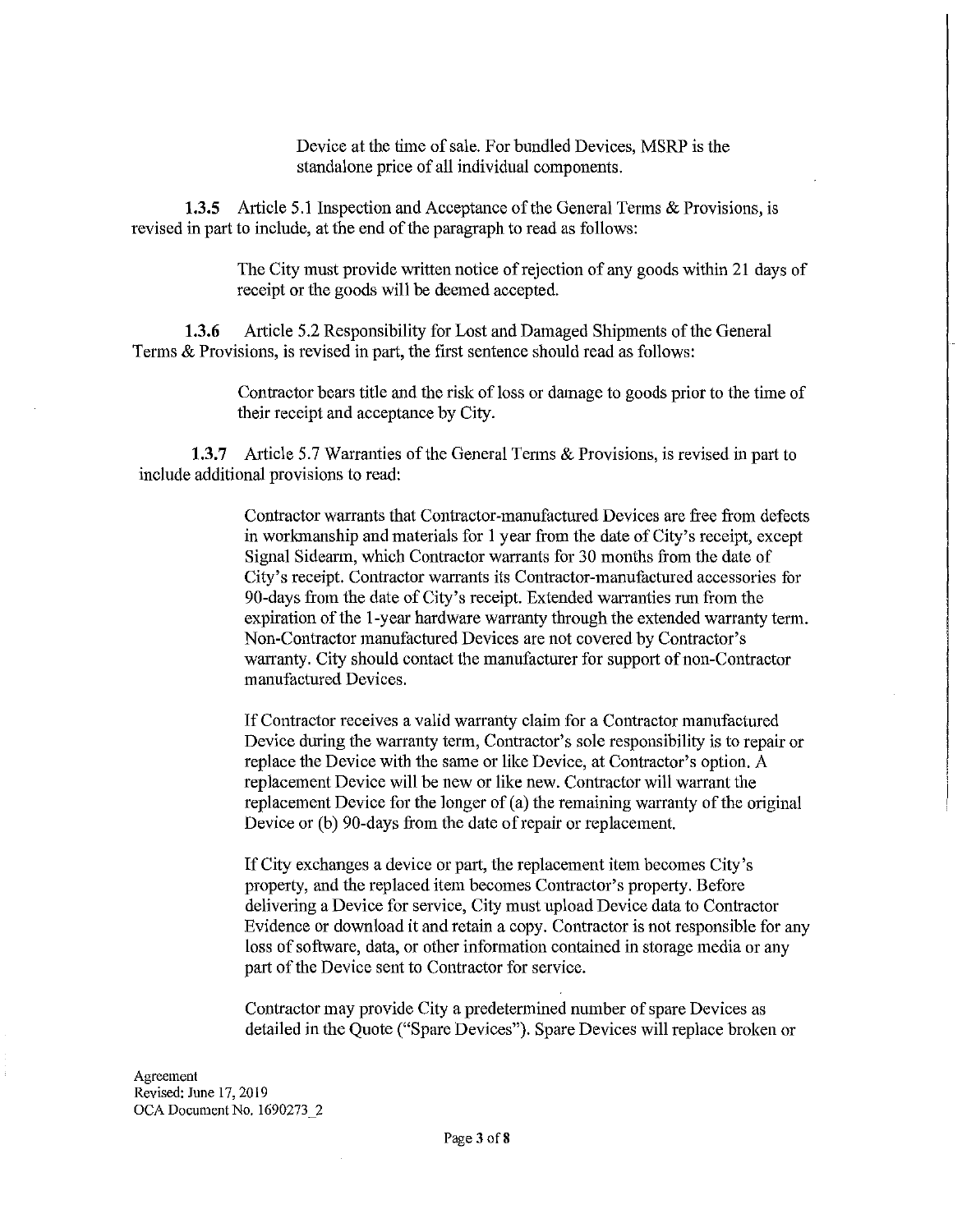non-functioning writs. If City utilizes a Spare Device, City must return to Contractor, through Contractor's warranty return process, any broken or nonfunctioning units. Contractor will repair or replace the unit with a replacement Device. Upon termination, Contractor will invoice City the MSRP then in effect for all Spare Devices provided. If City returns the Spare Devices to Contractor within 30 days of the invoice date, Contractor will issue a credit and apply it against the invoice.

Limitations. Contractor's warranty excludes damage related to: (a) failure to follow Device use instructions; (b) Devices used with equipment not manufactured or recommended by Contractor; (c) abuse, misuse, or intentional damage to Device; (d) force majeure; (e) Devices repaired or modified by persons other than Contractor without Contractor's written permission; or (f) Devices with a defaced or removed serial number.

To the extent permitted by law, the above warranties and remedies are exclusive. Contractor disclaims all other warranties, remedies, and conditions, whether oral, written, statutory, or implied. If statutory or implied warranties cannot be lawfully disclaimed, then such warranties are limited to the duration of the warranty described above and by the provisions in this Agreement.

Contractor's cumulative liability to any Party for any loss or damage resulting from any claim, demand, or action arising out of or relating to any Contractor Device or Service will not exceed the purchase price paid to Contractor for the Device, or if for Services, the amount paid for such Services over the 24 months preceding the claim. Neither Party will be liable for direct, special, indirect, incidental, punitive or consequential damages, however caused, whether for breach of warranty or contract, negligence, strict liability, tort or any other legal theory. The limitation on liability contained in this section does not apply to or in way limit Contractor's liability with regards to Contractor's gross negligence, fraud, or willful misconduct, nor shall it apply to Axon's indemnification obligations set forth in Article 7.1. In the event of any conflict between this section and Article 7.1, the language in Article 7.1 shall control. With respect to any data breach or data Joss, Contractor's liability shall be limited to \$5,000,000. Notwithstanding any limitation on liability contained herein, in the event Contractor's insurance would cover City's claim, City shall be able to recover up to the full value of Contractor's insurance coverage for any claim.

**1.3.8** Article 5.13.1 Criminal Background Certification of the General Terms and Provisions, is revised in part to read as follows:

> **5.1.3 Criminal Background Certification.** Contractor certifies that all employees working on this Contract have had a criminal background check and that said employees are clear of any felony charge and any charges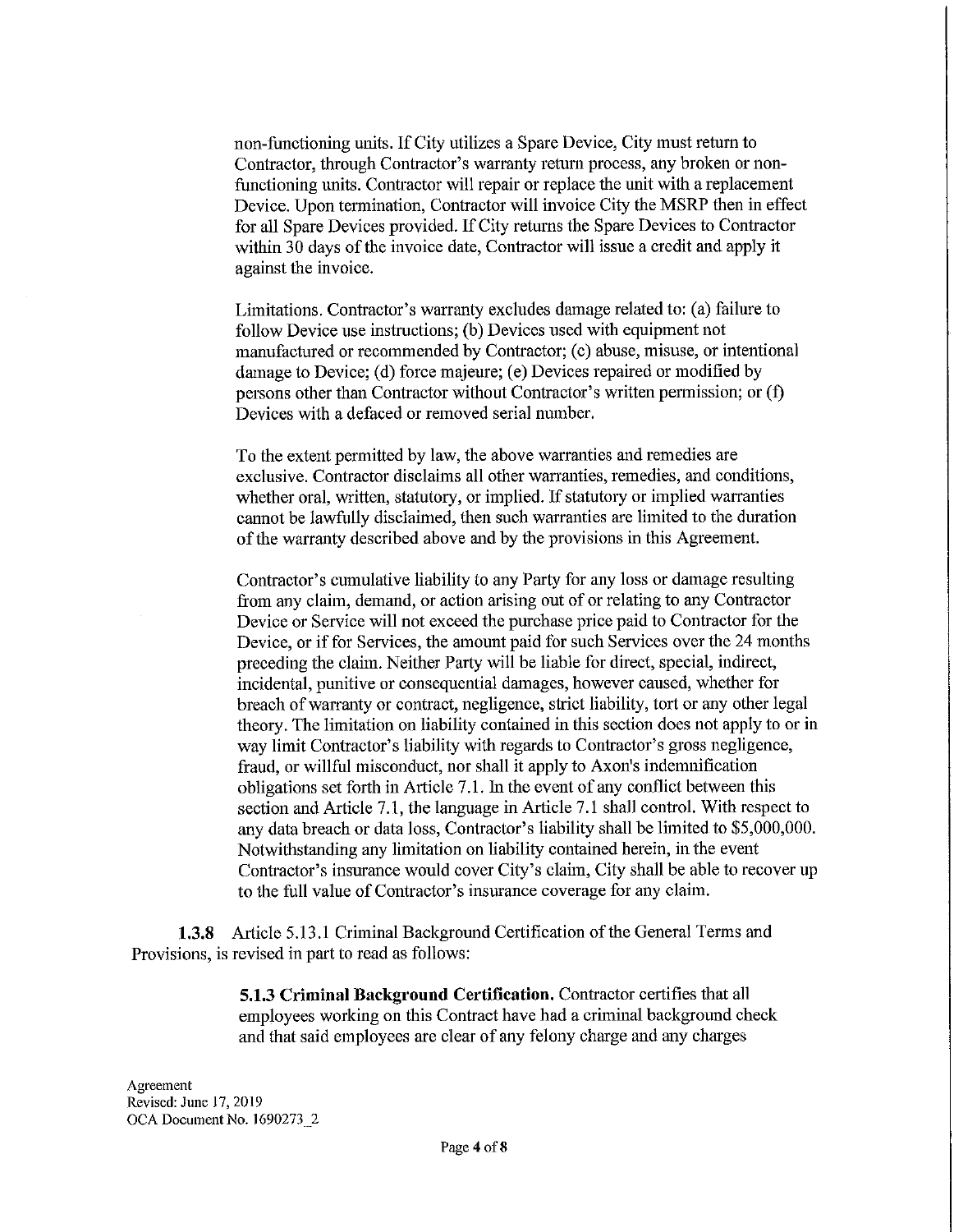related to violence or theft. Contractor further certifies that all employees hired by Contractor or a subcontractor shall be free from any felony convictions.

**1.3.9** Article 6, Intellectual Property Rights, is revised in part, to read as follows:

**6.1 Rights in Data.** Contractor owns and reserves all right, title, and interest in Contractor devices and services and suggestions to Contractor, including all related intellectual property rights. City will not cause any Contractor proprietary rights to be violated.

**6. 2 Intellectual Property Warranty and Indemnification.** Contractor represents and warrants that any materials or deliverables, including all Deliverable Materials, provided under this Contract are either original, or not encumbered, and do not infringe upon the copyright, trademark, patent or other intellectual property rights of any third party, or are in the public domain. If Deliverable Materials provided hereunder become the subject of a claim, suit or allegation of copyright, trademark or patent infringement, City shall have the right, in its sole discretion, to require Contractor to produce, at Contractor's own expense, new non-infringing materials, deliverables or works as a means of remedying any claim of infringement in addition to any other remedy available to the City under law or equity. Contractor further agrees to indemnify, defend, and hold harmless the City, its officers, employees and agents from and against any and all claims, actions, costs, judgments or damages, of any type, alleging or threatening that any Deliverable Materials, supplies, equipment, services or works provided under this contract infringe the copyright, trademark, patent or other intellectual property or proprietary rights of any third party (Third Party Claim of Infringement). City must promptly provide Contractor with written notice of such claim, tender to Contractor the defense or settlement of such claim at Contractor's expense and cooperate fully with Contractor in the defense or settlement of such claim. Contractor acknowledges and agrees that any settlement is subject to approval by the City Council. Contractor's IP indemnification obligations do not apply to claims based on (a) modification of Contractor Devices or Services by City or a third-party not approved by Contractor; (b) use of Contractor Devices and Services in combination with. hardware or services not approved by Contractor; (c) use of Contractor Devices and Services other than as permitted in this Agreement; or (d) use of Contractor software that is not the most current release provided by Contractor.

**6.3 Software Licensing.** Contractor represents and warrants that the software, if any, as delivered to City, does not contain any program code, virus, worm, trap door, back door, time or clock that would erase data or programming or otherwise canse the software to become inoperable, inaccessible, or incapable of being used in accordance with its user manuals, either automatically, upon the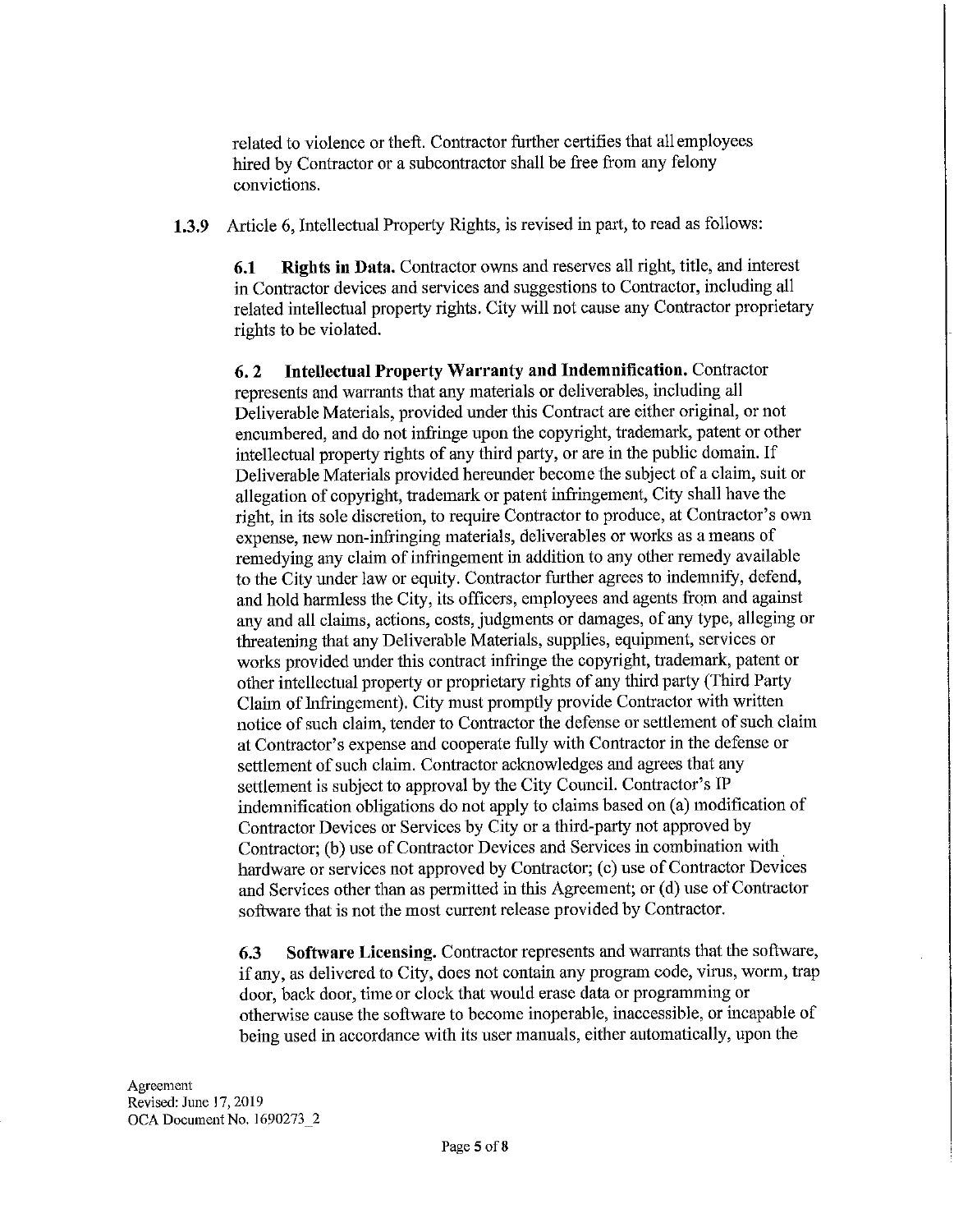occurrence of licensor-selected conditions or manually on command. Contractor further represents and warrants that all third party software, delivered to City or used by Contractor in the performance of the Contract, is fully licensed by the appropriate licensor.

**6.4 Royalties, Licenses, and Patents.** Unless otherwise specified, Contractor shall pay all royalties, license, and patent fees associated with the goods that are the subject of this solicitation. Contractor warrants that the goods, materials, supplies, and equipment to be supplied do not infringe upon any patent, trademark, or copyright, and further agrees to defend any and all suits, actions and claims for infringement that are brought against the City, and to defend, indemnify and hold harmless the City, its elected officials, officers, and employees from all liability, loss and damages, whether general, exemplary or punitive, suffered as a result of any actual or claimed infringement asserted against the City, Contractor, or those furnishing goods, materials, supplies, or equipment to Contractor under the Contract. City must promptly provide Contractor with written notice of such claim, tender to Contractor the defense or settlement of such claim at Contractor's expense and cooperate fully with Contractor in the defense or settlement of such claim. Contractor acknowledges and agrees that any settlement is subject to approval by the City Council. Contractor's IP indemnification obligations do not apply to claims based on (a) modification of Contractor Devices or Services by City or a third-party not approved by Contractor; (b) use of Contractor Devices and Services in combination with hardware or services not approved by Contractor; (c) use of Contractor Devices and Services other than as permitted in this Agreement; or (d) use of Contractor software that is not the most current release provided by Contractor.

**1.3.10** Article 7.1 lndemnification of the General Terms & Provisions, is revised in part, and to read as follows:

To the fullest extent permitted by law, Contractor shall defend (with legal counsel reasonably acceptable to City), indemnify, protect, and hold harmless City and its elected officials, officers, employees, agents, and representatives (Indemnified Parties) from and against any and all claims, losses, costs, damages, injuries (including, without limitation, injury to or death of an employee of Contractor or its subcontractors), expenses, and liability of every kind, nature and description (including, without limitation, incidental and consequential damages, court costs, and litigation expenses and fees of expert consultants or expert witnesses incurred in connection therewith and costs of investigation) that arise out of, pertain to, or relate to, directly or indirectly, in whole or in part any third party claim against an Indemnified Party relating to the negligent act, error or omission, or willful misconduct of Contractor, any subcontractor, anyone directly or indirectly employed by either of them, or anyone that either of them control under this, any goods provided or performance of services under this Contract by Contractor, any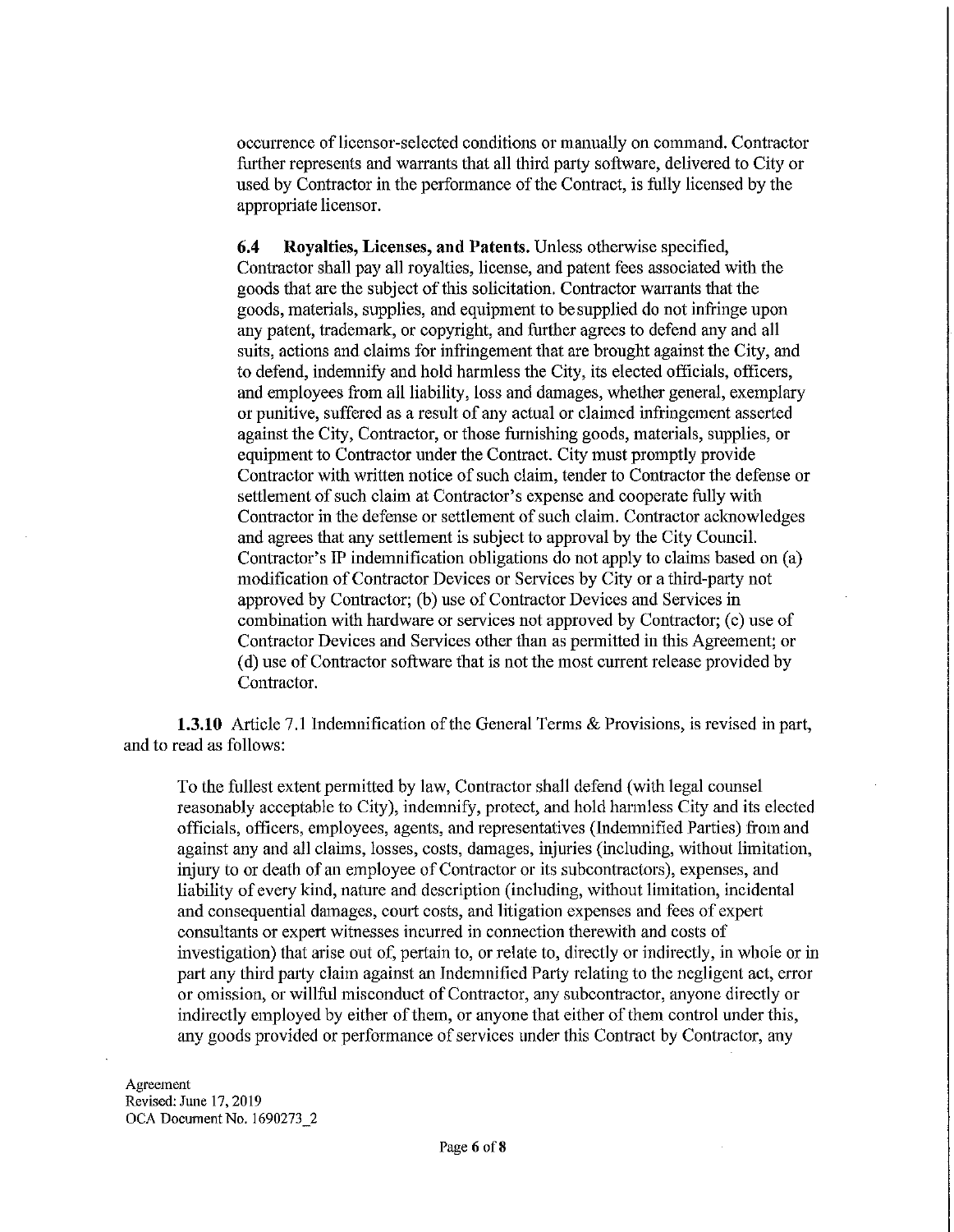subcontractor, anyone directly or indirectly employed by either of them, or anyone that either of them control. Contractor's duty to defend, indemnify, protect and hold hannless shall not include any claims or liabilities arising from the sole negligence or willful misconduct of the Indemnified Parties. If judgment is entered against Contractor and the City by a court of competent jurisdiction because of the concurrent active negligence of County or the City Indemnitees, Contractor and the City agree that liability will be apportioned as determined by the court.

**1.4 Submittals Required with the Agreement.** Contractor is required to submit all forms and information delineated in Exhibit C before the Agreement is executed.

# **ARTICLE2 DURATION OF AGREEMENT**

**2.1** Term. This Agreement shall be for a term of three (3) years beginning on the Effective Date.

**2.2 Effective Date.** This Agreement shall be effective on the date it is executed by the last Party to sign the Agreement, and approved by the City Attorney in accordance with San Diego Charter Section 40 (Effective Date).

# **ARTICLE3 COMPENSATION**

**3.1 Amount of Compensation.** City shall pay Contractor for Goods and performance of all Services rendered in accordance with this Agreement in an amount not to exceed \$8,367,892.78.

# **ARTICLE4 WAGE REQUIREMENTS**

# **4.1 Wage Requirements [Reserved].**

# **ARTICLES CONTRACT DOCUMENTS**

**5.1 Contract Documents.** This Agreement including its Exhibits A through D and Attachments I through 6 completely describes the goods and services to be provided.

**5.2 Counterparts.** This Agreement may be executed in counterparts, which when taken together shall constitute a single signed original as though all Parties had executed the same page.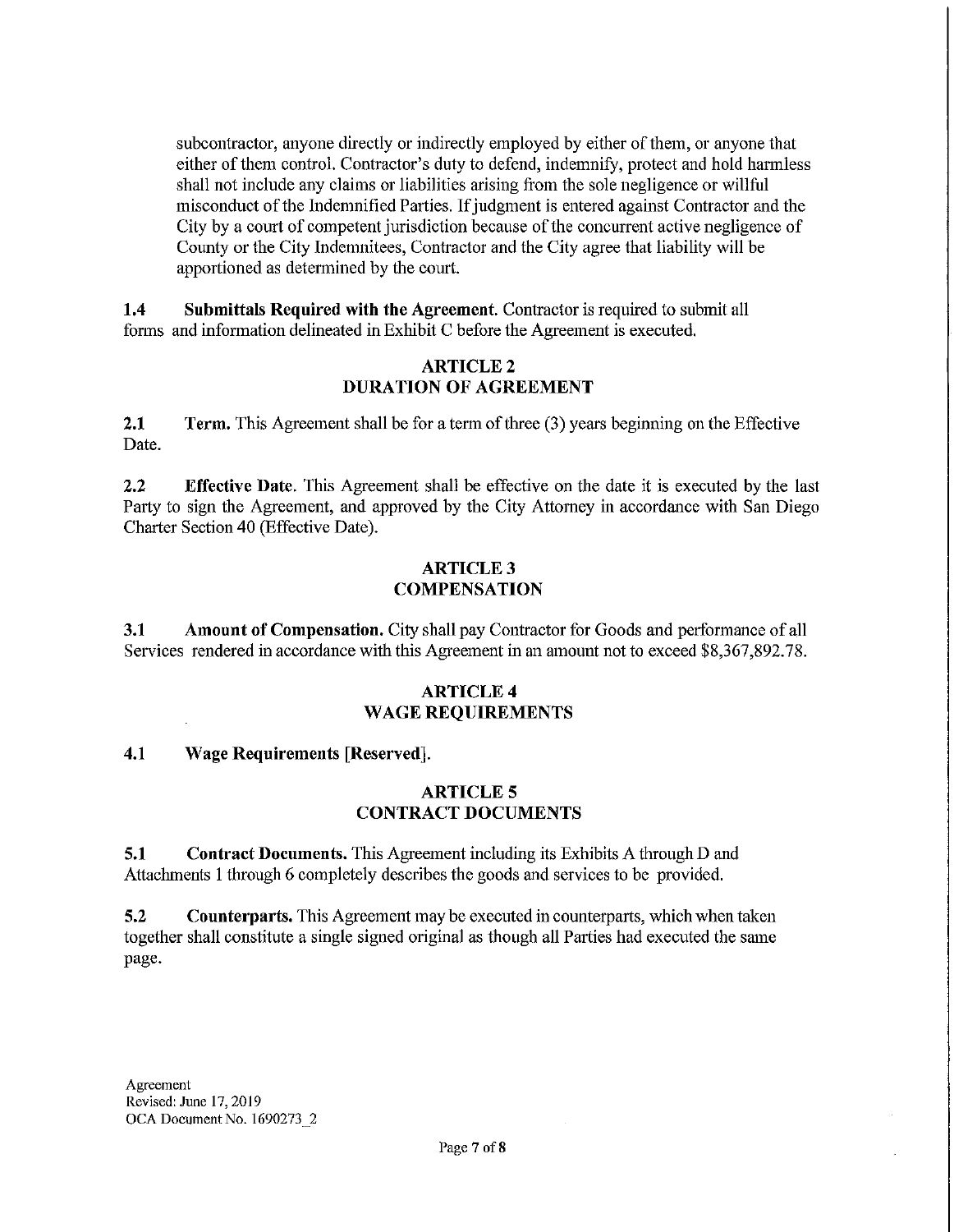IN WITNESS WHEREOF , this Agreement is executed by City and Contractor acting by and through their authorized officers.

Axon Enterprise, Inc. A Delaware Corporation

Bv:

Name: **CHRIS KIRBY** 

Title: **VP, U.S Sales** 

Date: <del>June 22, 2020</del>

CITY OF SAN DIEGO A Municipal Corporation

By:  $PartITU$ Name: *Mighina* 

Director, Purchasing  $&$  Contracting

Date: 26 JUN 7070

Approved as to form this  $2^q$  day of MARA W. ELLIOTT, City Attorney  $JMLE$ , 20 20  $\frac{y \text{ of } }{y \text{ for } }$ 

By:  $\mathcal{L}$ ity Attorney Deputy JINS.CRIGALLA

Print Name

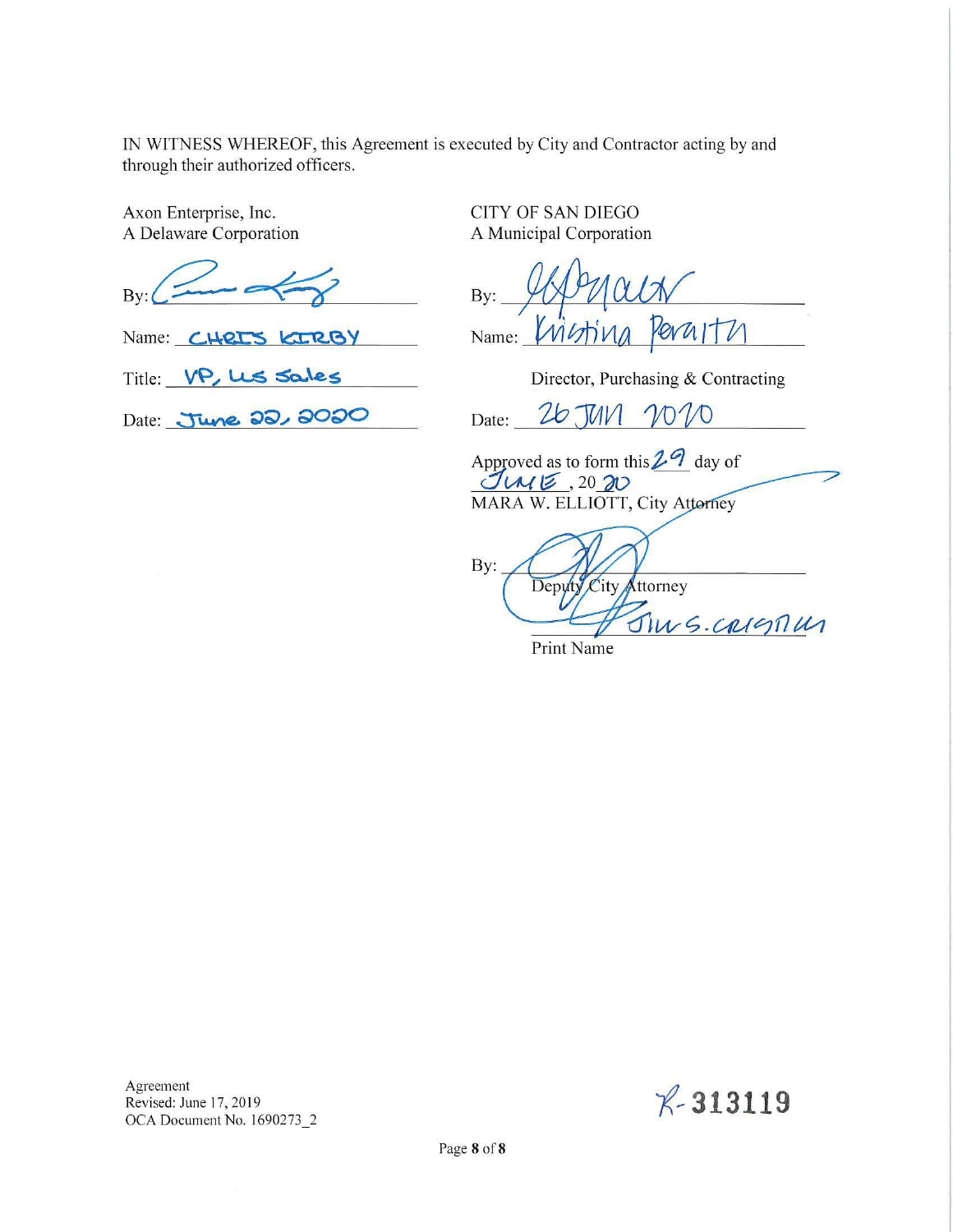# **EXHIBIT A SCOPE OF WORK**

#### **A. SPECIFICATIONS**

#### 1. **Background.**

The San Diego Police Department (SDPD) has over 1700 sworn law enforcement officers serving a diverse city of over 1.4 million residents. SDPD strives to advance the highest levels of public safety, trust, and professionalism by strengthening community partnerships through fair and impartial policing while fostering employee enrichment and growth to ensure we remain America's Finest police department.

The use of body worn cameras (BWCs) has proven effective in reducing violent confrontations and complaints against officers. Cameras provide additional documentation of police/public encounters and are an important tool for collecting evidence and maintaining public trust.

AXON Enterprise, Inc. has been the supplier of all BWC-related equipment to the San Diego Police Department since the inception of the BWC Program. Currently, the Department has over 1500 BWCs produced by AXON in service and assigned to Department members. The Department's current 5-year contract with AXON concludes on July 31, 2020.

#### 2. **Statement of Work.**

The City of San Diego (City) is contracting with AXON for 3 years to provide a user-friendly, cloud-based BWC System Solution. The BWC System Solution shall be a tool to demonstrate SDPD's commitment to transparency, ensure the accountability of its members, increase the public's trust in officers, and protect its members from unjustified complaints of misconduct. The purpose of this contract is to outfit current employees as well as recruits graduating from the Academy (expected 200 recruits per year).

AXON will be expected to provide the City with a complete BWC System Solution that will include the following: Body Worn Cameras (hardware), Video Management/Storage, licensing, configuration, implementation, training services and ongoing maintenance support services, throughout the term of the contract.

Services will commence on, or about, August 1, 2020. As described in the Specifications, starting at the earliest part of the first year of this contract with

**Agreement**  OCA Document No. 1690273 \_2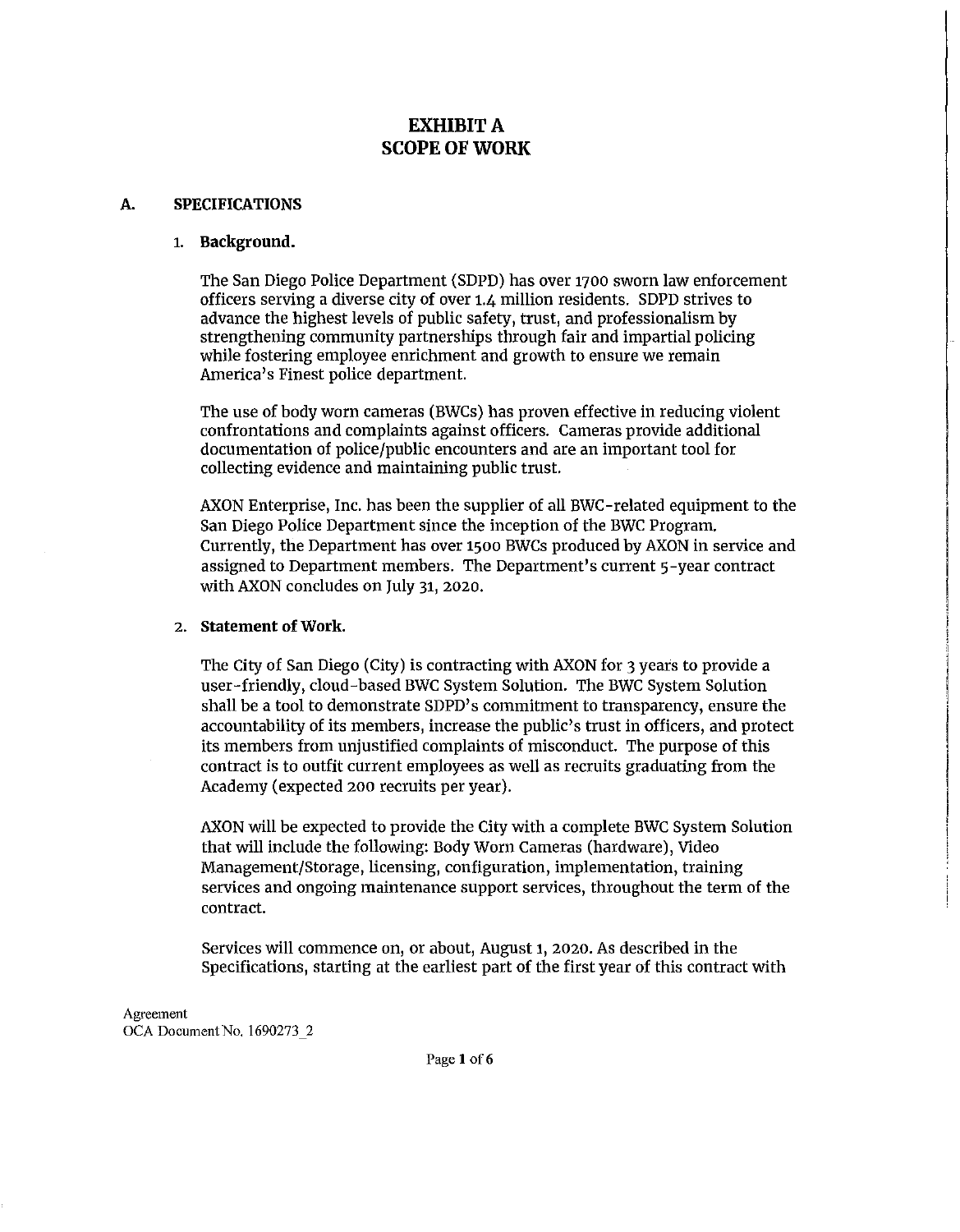an option to purchase additional equipment over the term of the contract.

In addition to the cameras, the City will be purchasing the necessary viewers/smart devices, mounting systems, docking solutions, as well as licensing, storage and video management software. The City reserves the right to request equipment and services as-and-when required throughout the duration of the contract.

# 3. **Pricing Schedule.**

The Pricing Quotation from AXON is included as Attachment 1 to this Scope of Work. The prices in Attachment 1 will remain firm during the Term of the Agreement for the **quantities and items listed in Attachment 1.** 

# 4- **BWC Specifications.**

AXON will provide hardware and software that meet the following minimum requirements over the term of the contract:

Hardware Technical Specifications:

- **1.** All BWCs must be factory new with no previous owner. They shall be the latest model in current production or, if multiple models are available, the model chosen by the City.
- 2. BWC must attach to the chest/upper torso area (patrol and investigations).
- 3. Smaller cameras capable of being attached to specialized unit helmets must be available.
- 4. BWC must be functional in all potential operating temperatures in San Diego County.
- 5. BWC must be functional in relative humidity up to 80% (noncondensing).
- 6. BWC must have an estimated useful life: Approximately 5 years
- 7. BWC will have a rechargeable lithium-ion battery or similar capable of lasting at least a working shift of 12 hours on a single charge.
- 8. BWC must have multiple microphones built into the camera for clearer sound.
- 9. BWC must be available with a variety of mounts to attach to uniforms or other equipment including MOLLE mounts.
- 10. BWC must be Bluetooth and Wi-Fi enabled.
- 11. BWC must have at least 64 GB of internal memory.
- 12. All BWCs must have a full replacement warranty of at least 1 year
- 13. BWC must have the capability to attach camera accessories fitting a wide range of mounts for special purpose units.

**Agreement**  OCA Document No. 1690273 2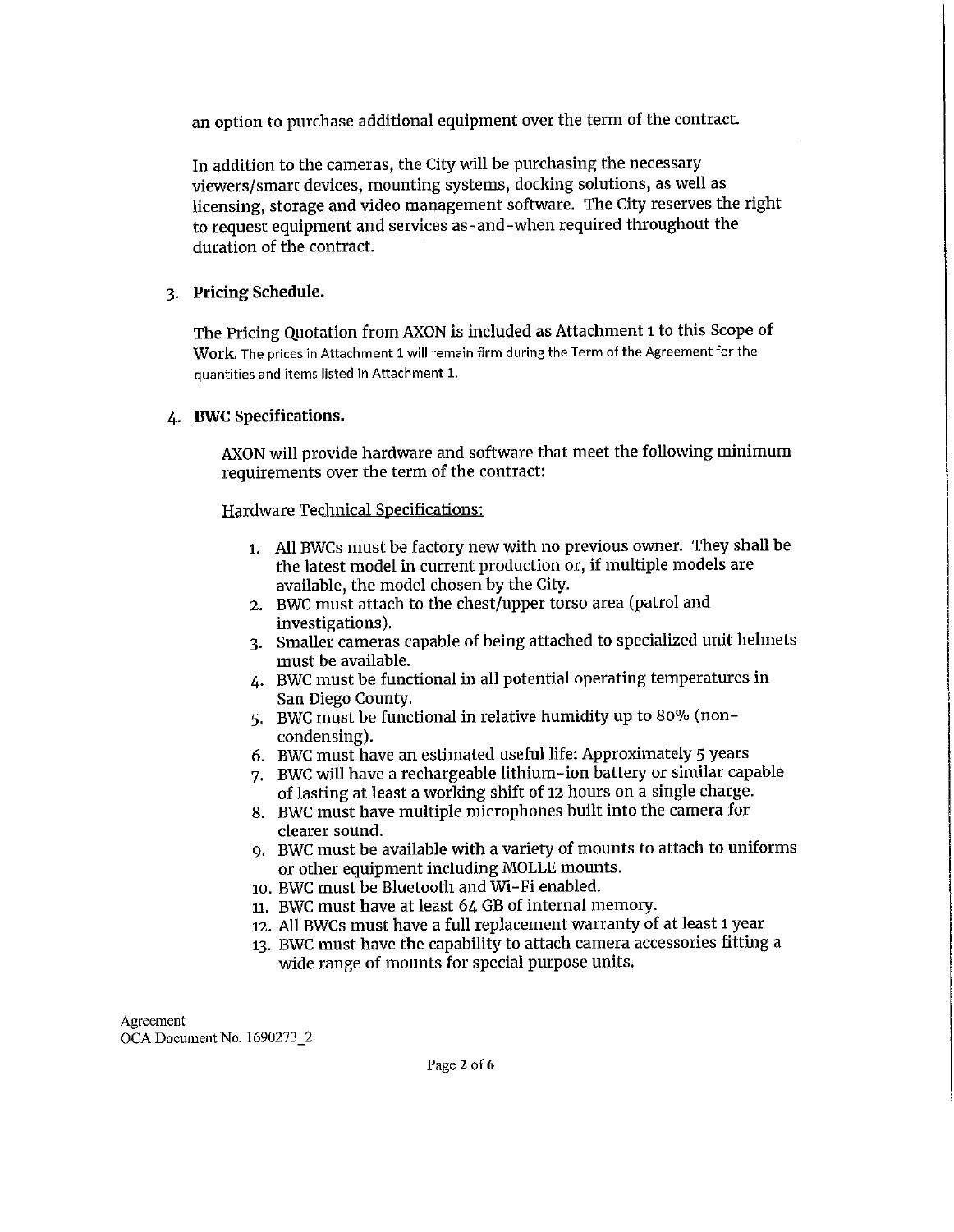Software Technical Specifications:

- 1. BWC must be a full color audio/video camera.
- 2. Ability to record in multiple color video resolutions that can be selected by the City.
- 3. Pre-event audio/video buffer that is configurable by the City.
- 4, BWC must be able to effectively record in low-light.
- 5, The image field of view must be at least 65 degrees vertical, 120 degrees horizontal and 140 degrees diagonal.
- 6. BWC must be encrypted.
- 7, BWC should have immediate playback capability via a separate viewer/smart device/cell phone application.

Design Requirements:

- 1. BWC shall be ruggedized and constructed of a highly durable material.
- 2. The City's BWC color preference is black.
- 3. The BWC will be no more than  $4$ <sup>"</sup> in height.
- 4- The BWC will be no more than 3" wide.
- 5, The BWC will be no more than 1.5" in depth.
- 6. The BWCwill be of a weight that does not impede the officer from engaging in normal police activities.
- 7, The BWC will have a large on/off button to start/stop recording.
- 8. The BWC will have an indicator light to show operational status of the camera.
- 9, The BWC will have a display screen which will minimally indicate the battery status and recording status of the camera.
- 10. BWC shall have an audible chime/beep that sounds intermittently to notify the user that they are in recording mode. The user must be able to control the volume level of this notification including turning it off so they are in "stealth mode."

# 5, **Training Requirements.**

- 1. Axon shall provide any training documented in the Quote. San Diego Police Department may obtain free of charge training through Axon Academy.
- 2. San Diego Police Department Operational Support Administration personnel shall be recognized by Axon as certified BWC instructors for the Department.
- 3. All Department personnel trained by the San Diego Police Operational Support Administration in the use of BWC shall be recognized by Axon as being properly and sufficiently trained in the use of the BWC.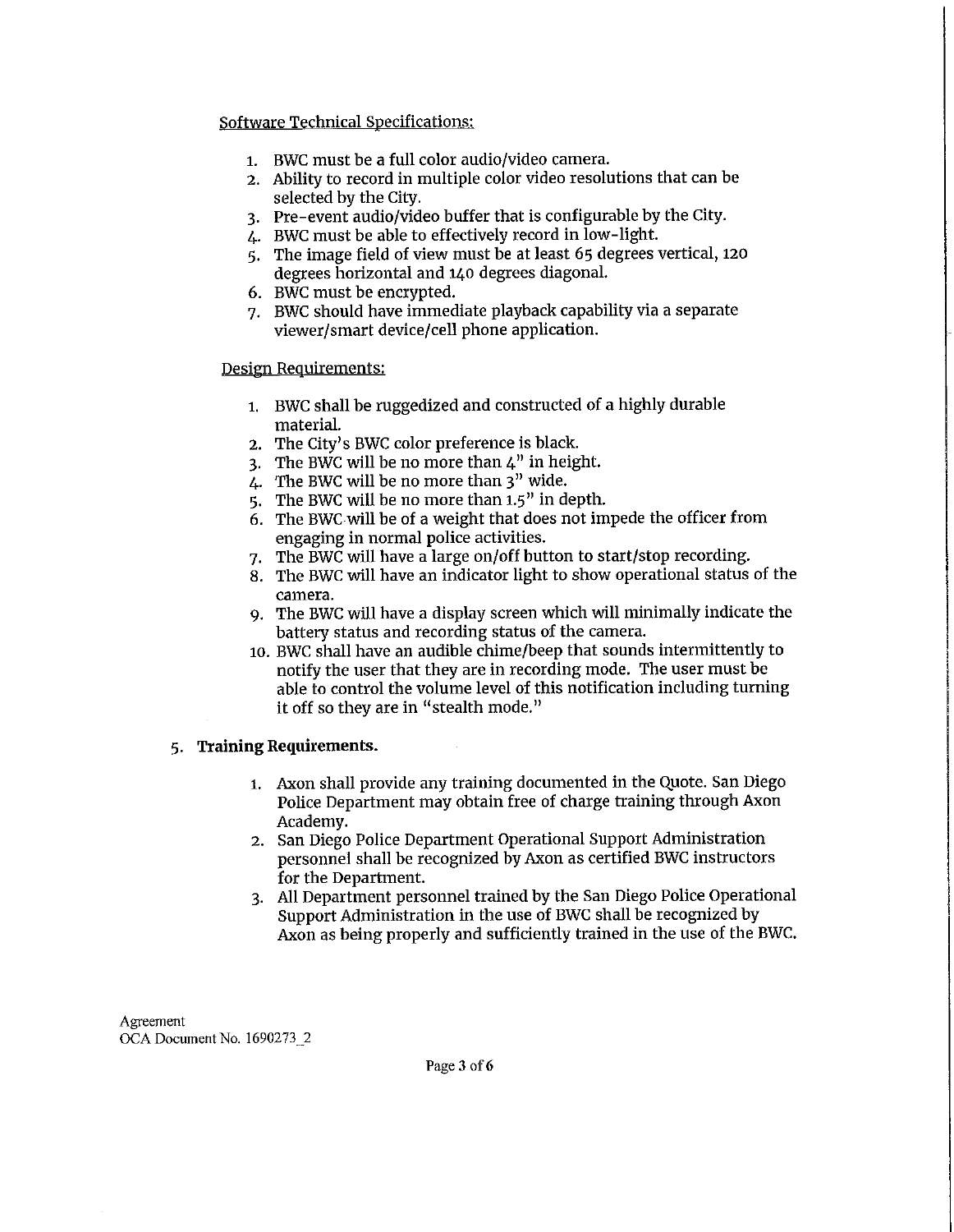#### 6. **Docking Station Specifications.**

AXON must meet the following minimum docking station specifications:

- 1. Availability of multiple docking options including multiple bay and single bay docks.
- 2. Primary video upload method must be via docking station or a mechanism imbedded in the camera itself.
- 3. Attachment to a computer cannot be the primary method of uploading videos.

# 7. **Video Management/Storage System Specifications.**

AXON must meet the following minimum video management system specifications:

- 1. Unlimited video Storage.
- 2. User-friendly video management system.
- 3. Ability to export video in an industry standard file format.
- 4. Acknowledgment that all data is property of the City and must be made available at no additional cost.
- 5. Storage solution compliance with policies outlined in the U.S. Department of Justice Information Services ( CJIS) Security Policy and the City of San Diego Information Security Standards and Guidelines. See Attachments 2 and 3 for further information.
- 6. Capability to produce digitally authenticated duplicates.
- 7. Cloud-based storage service that meets requirements of the City's Information Security Standards and Guidelines, as noted above, see Attachment 3 and AXON Cloud Services Terms of Use, see Attachment 4,
- 8. Ability for retrieve/search video footage.
- 9. Comprehensive metadata storage capability.
- 10. Storage system must be able to quickly extract segments of needed footage.
- 11. Audit trail capability.
- 12. Ability for video management administrator to assign different access roles based on user's assignment.
- 13. Users must be able to attach data to the videos in the field. Data is used to make videos searchable.
- 14. System must be capable of accepting photos and other non-body worn camera up to the storage limits as described in the Agreement, in addition to videos.
- 15. System must have file and case sharing capabilities.
- 16. Ability for automatic file deletion schedules in addition to the ability of the administrator to change the preset schedules.
- 17. Videos should be watermarked for security purposes.

#### **Agreement**

OCA Document No. 1690273 2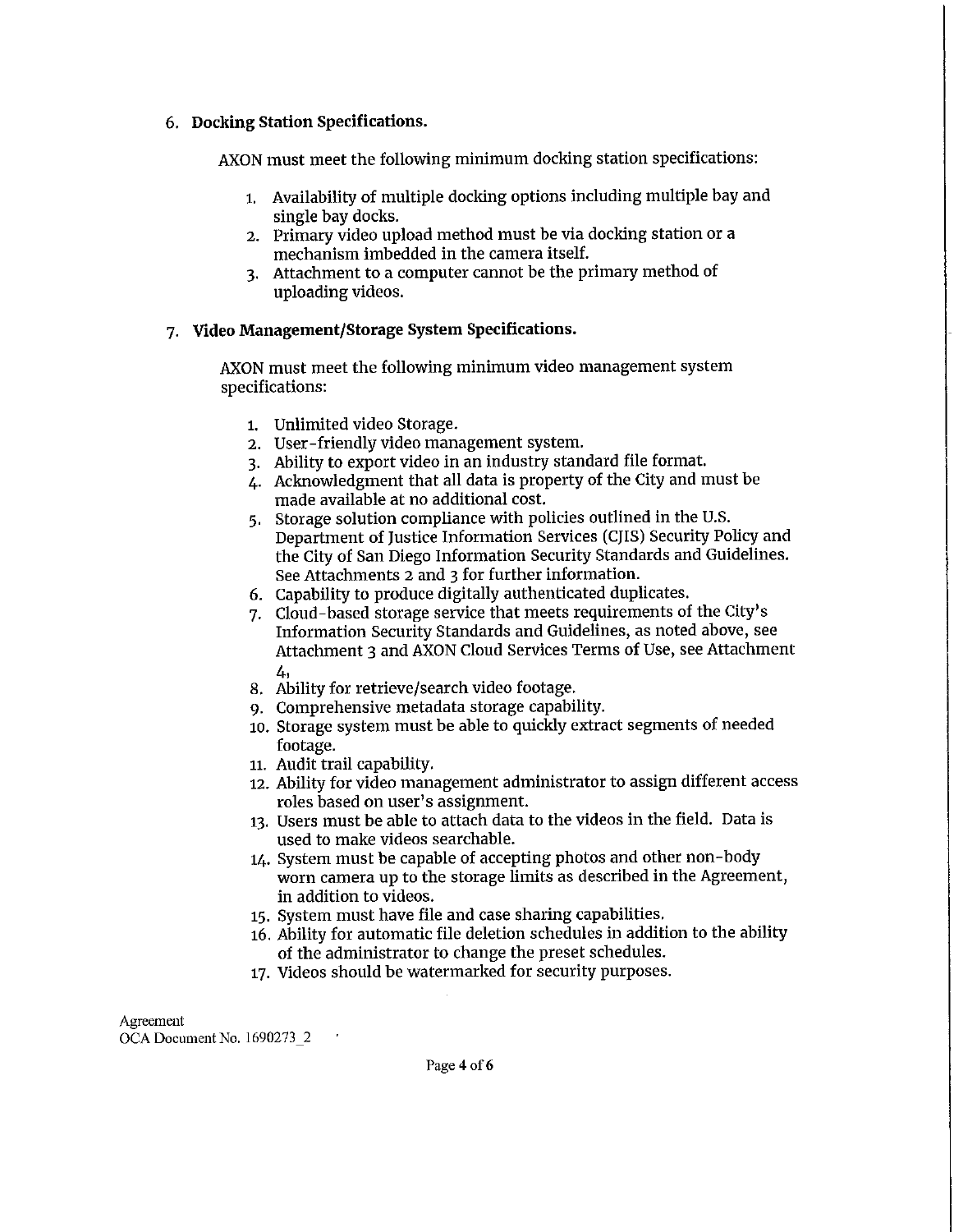- 18. Ability for customizable reports/logs.
- 19. System must be capable of allowing victims/witnesses/citizens to upload videos at the request of investigators.
- 20. Technology Assurance Plan. See Attachment 5.

# 8. **Auto Tagging**

AXON will provide an "Auto Tagging" feature to the City which will allow event data to be automatically added to each video based on an integration with the City's CAD vendor Hexagon. The City will provide all necessary IT assistance to support this feature. If the City's CAD vendor changes during the contract period, the City will provide any needed IT assistance to assure a continuing integration with the new CAD vendor. See Attachment 6 for further information.

# 9. **City Responsibilities**

The City agrees to the following conditions:

- 1. Make available City's relevant systems for assessment by AXON prior to their arrival at the Installation Site;
- 2. Ensure that prior to AXON's arrival at the Installation Site that City's network and systems comply with the following system requirements posted at http://www.taser.com/products/digital-evidence-management/evidence;
- 3. Make any required modifications, upgrades or alterations to City's hardware, facilities, systems and networks related to AXON's performance of the Services prior to AXON's arrival at the Installation Site;
- 4. Provide access to the building facilities and where AXON is to perform the Services, subject to safety and security restrictions imposed by the City (including providing security passes or other necessary documentation to AXON's representatives performing the Services permitting them to enter and exit the City's premises with laptop personal computers and any other materials needed to perform the Services);
- 5. Provide suitable workspace with telephone and Internet access for AXON' s personnel while working at the Installation Site and in the City's facilities;
- 6. Timely implementation of operating procedures, audit controls, and other procedures necessary for the City's intended use of the Products;
- 7. Provide all necessary infrastructure information (TCP/IP addresses, node names and network configuration) necessary for AXON to provide the Services;
- 8. Promptly install and implement any and all software updates provided by AXON;
- 9. Provide to AXON the assistance, participation, review and approvals and participate in testing of the Products as requested by AXON;
- 10. Provide AXON with monitored remote access to the City's EVIDENCE.com account when required for AXON to perform the Services;

**Agreement**  OCA Document No. 1690273\_2